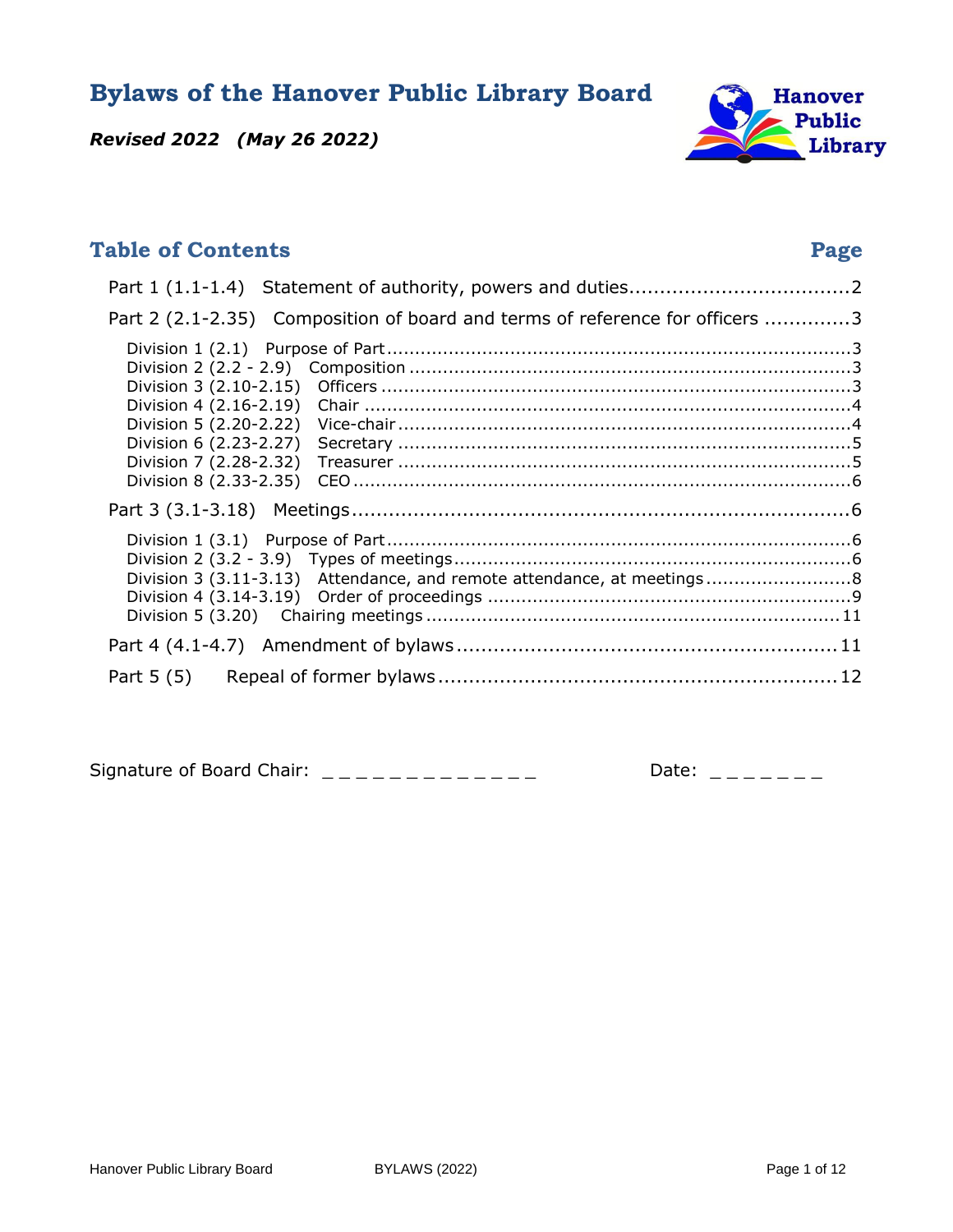| Policy Type:                                           | Policy Number: <b>BL - 01</b><br><b>Bylaw</b>     |                       |                       |  |
|--------------------------------------------------------|---------------------------------------------------|-----------------------|-----------------------|--|
| Policy Title:                                          | <b>Bylaws of the Hanover Public Library Board</b> |                       |                       |  |
| Previous versions: June 27, 2019, amended June 25 2020 |                                                   |                       |                       |  |
| Last review/revision date:                             |                                                   | Revised June 23, 2022 | Next review due: 2023 |  |

# <span id="page-1-0"></span>*Part 1 (1.1-1.4) Statement of authority, powers and duties*

- 1.1 The Hanover Public Library Board (*the board*) bears legal responsibility for the Hanover Public Library (*the library*) by ensuring that it operates pursuant to the *Public Libraries Act,* R.S.O. 1990, c. P.44 (*the Act*)*.* The purpose of this Part is to define the legal authority of the board.
- 1.2 Pursuant to section 3 (1) of the Act, the council of the Municipal Corporation of the Town of Hanover (*the council*) established the library by the adoption of Municipal By-law No 71 in April 1906.
- 1.3 Pursuant to section 3 (3) of the Act, the library shall be under the management and control of the board which is a corporation. The board was incorporated in November 1895.
- 1.4 The powers and duties of the board are prescribed in the Act, to which this bylaw adheres. The role of the board is to govern the affairs of the library, and pursuant to section 20 of the Act, the board:
	- (a) shall seek to provide, in co-operation with other boards, a comprehensive and efficient public library service that reflects the community's unique needs; and
	- (b) shall provide library services in the French language, where appropriate; and
	- (c) shall operate one or more libraries and ensure that they are conducted in accordance with the Act and the regulations under the Act; and
	- (d) may operate special services in connection with a library as it considers necessary; and
	- (e) shall fix the times and places for board meetings and the mode of calling and conducting them, and ensure that full and correct minutes are kept; and
	- (f) shall make an annual report to the Minister and make any other reports required by the Act and the regulations under the Act or requested by the Minister from time to time; and
	- (g) shall make provision for insuring the board's real and personal property; and
	- (h) shall take proper security for the treasurer; and
	- (i) may appoint such committees as it considers expedient.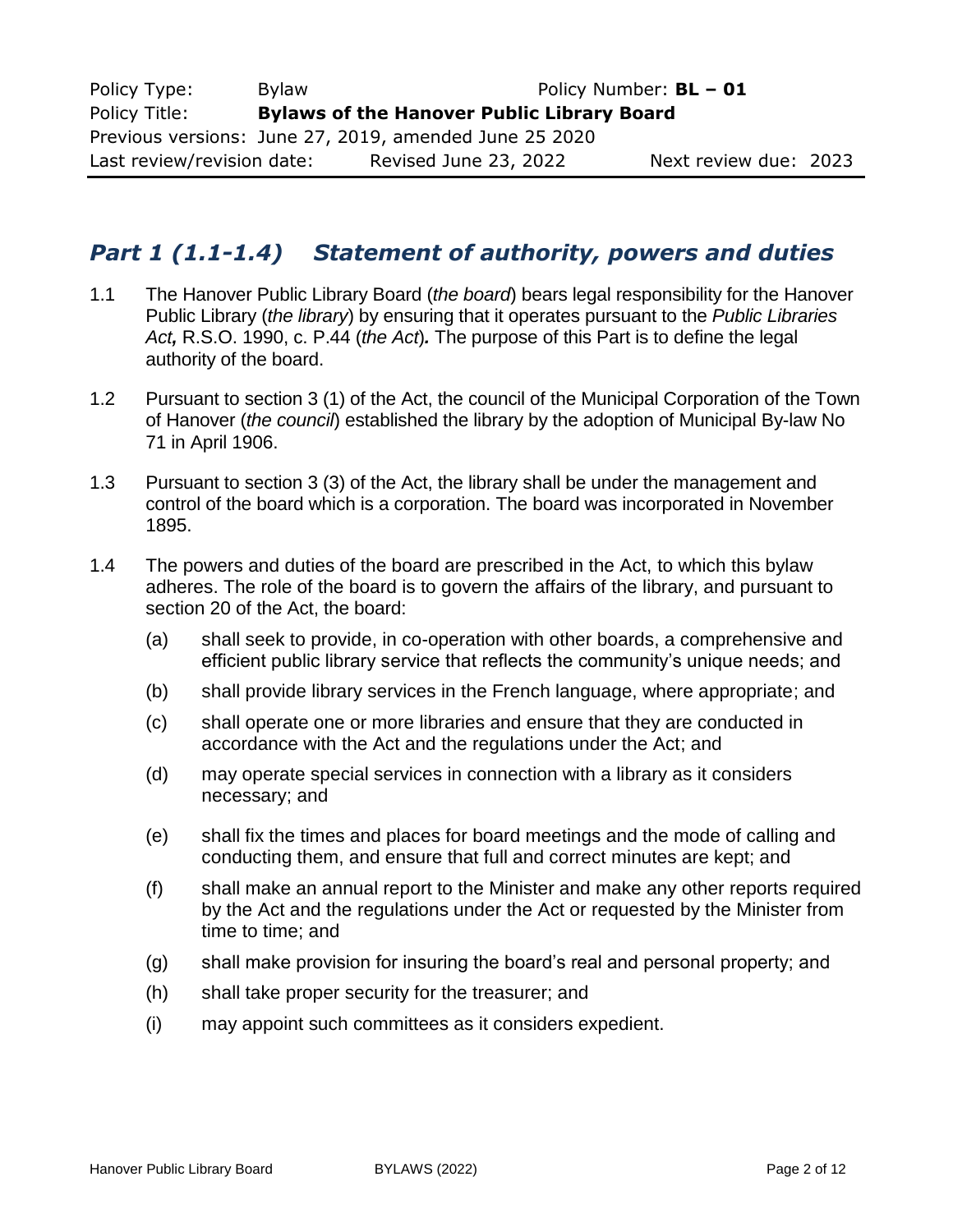# <span id="page-2-0"></span>*Part 2 (2.1-2.35) Composition of board and terms of reference for officers*

## <span id="page-2-1"></span>**Division 1 (2.1) Purpose of Part**

2.1 Where required, the board adheres to the Act as it relates to the composition of the board and the election and appointment of officers. The purpose of this Part is twofold: to guide the council's appointment process for board members (*members*) and to guide the board's appointment of its officers. In addition, this Part outlines the responsibilities of each of these officers.

## <span id="page-2-2"></span>**Division 2 (2.2 - 2.9) Composition**

- 2.2 Pursuant to section 9 (1) of the Act, a board shall be composed of at least 5 members appointed by the council. The board recommends that there be no more than 7 members.
- 2.3 Pursuant to section 10 (2) (a) of the Act, the council shall not appoint more of its own members to the board than the number that is one less than a majority of the board.
- 2.4 Pursuant to section 10 (3) of the Act, a member shall hold office for a term concurrent with the term of the council, or until a successor is appointed, and may be reappointed for one or more terms.
- 2.5 Pursuant to section 10 (4) of the Act, the council will appoint all members at the first regular meeting of council in each term.
- 2.6 At the discretion of the council, the board may make recommendations to the council for appointments to the board based on a selection process.
- 2.7 A member seeking re-appointment shall follow the same process of application for consideration as for new candidates to the board.
- 2.8 Pursuant to section 12 of the Act, when a vacancy arises in the membership of the board, the council shall promptly appoint a person to fill the vacancy and to hold the office for the unexpired term, except where the unexpired term is less than 45 days.
- 2.9 Pursuant to section 13 of the Act, if any member is disqualified from holding office, the remaining members shall forthwith declare the seat vacant and notify the council accordingly.

## <span id="page-2-3"></span>**Division 3 (2.10-2.15) Officers**

- 2.10 Pursuant to sections 14 and 15 of the Act, the officers of the board are the chair, secretary, treasurer and the Chief Executive Officer (*the CEO*).
- 2.11 In addition, the board designates the vice-chair as an officer.
- 2.12 Pursuant to section 14 of the Act, at the first meeting of the new term, members shall elect a chair from among the members. At that first meeting, members shall also elect a vice-chair.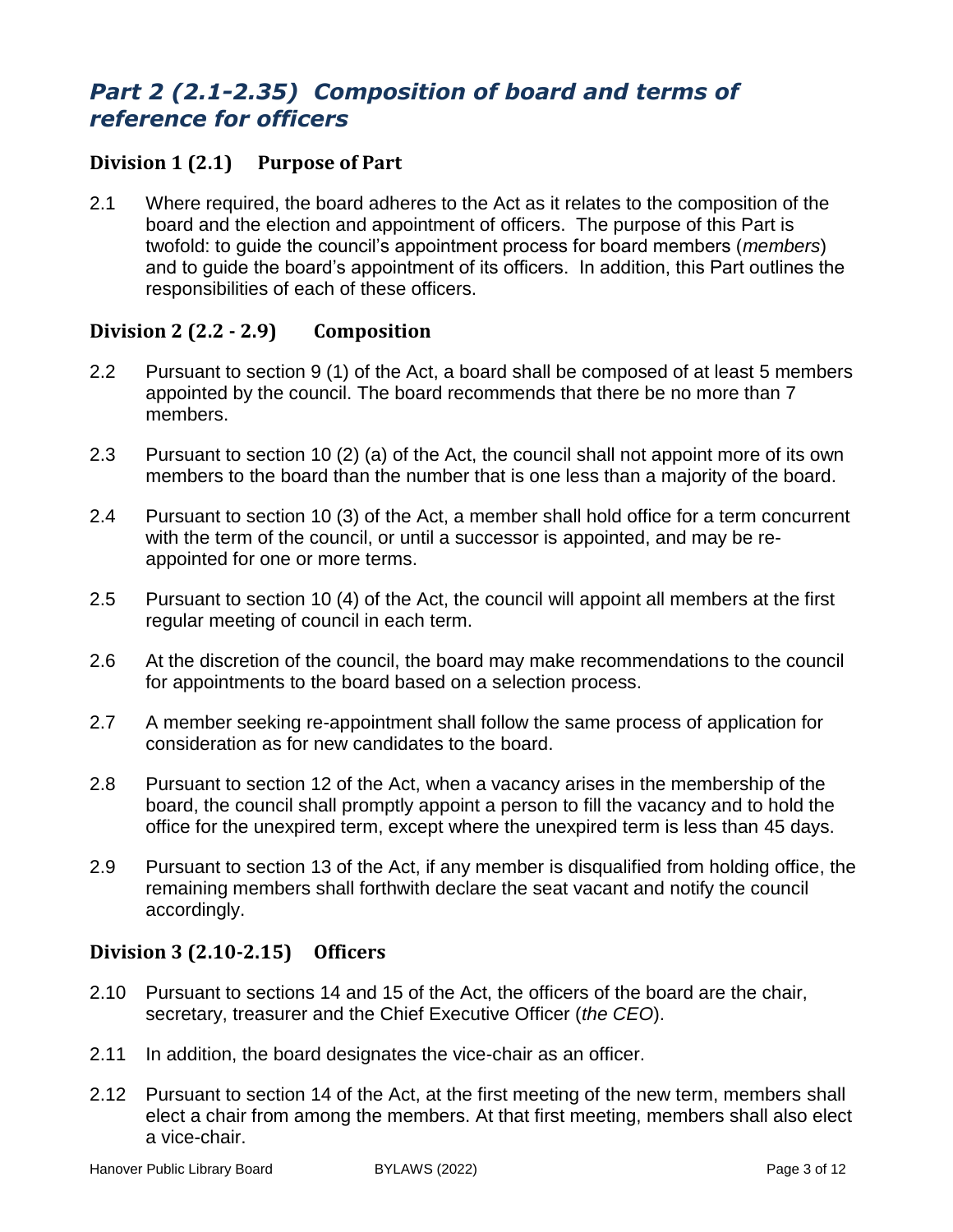- 2.13 Pursuant to section 15 of the Act, the board shall appoint the CEO whenever necessary. The CEO may also be secretary and treasurer of the board pursuant to section 15 (5) of the Act.
- 2.14 The board appoints individuals as officers in the positions of secretary and treasurer at the first meeting of the new term.
- 2.15 If any of the officers retire, step down or are dismissed during his/her term, the board shall promptly elect or appoint a new officer.

## <span id="page-3-0"></span>**Division 4 (2.16-2.19) Chair**

- 2.16 Pursuant to section 14 (3) of the Act, the board shall elect one of its members as chair at its first meeting in a new term.
- 2.17 The term of office for the chair shall be for 2 years, with an election at the first meeting in the first and third calendar years of the term of the board.
- 2.18 The chair leads the board, acts as an official representative of the library, ensures the proper functioning of the board and the proper conduct of board business, in accordance with appropriate legislation and prescribed rules of procedure adopted by the board.
- 2.19 The chair will:
	- (a) preside at regular and special meetings of the board; and
	- (b) set the agenda in consultation with the CEO; and
	- (c) ensure that business is dealt with expeditiously and help the board work as a team; and
	- (d) pursuant to section 16 (6) of the Act, vote on all questions; and
	- (e) act as an authorized signing officer of all documents pertaining to board business; and
	- (f) oversee the CEO evaluation process; and
	- (g) share with the CEO the responsibility for conducting board orientation; and
	- (h) co-ordinate the board's evaluation process; and
	- (i) represent the board, alone or with other members, at any public or private meetings for the purpose of conducting, promoting or completing the business of the board; and
	- (j) not commit the board to any course of action in the absence of the specific authority of the board; and
	- (k) advise the vice-chair if the chair is temporarily unable to perform these responsibilities.

## <span id="page-3-1"></span>**Division 5 (2.20-2.22) Vice-chair**

2.20 The election of the vice-chair shall take place at the first meeting in the first and third calendar years of the term of the board.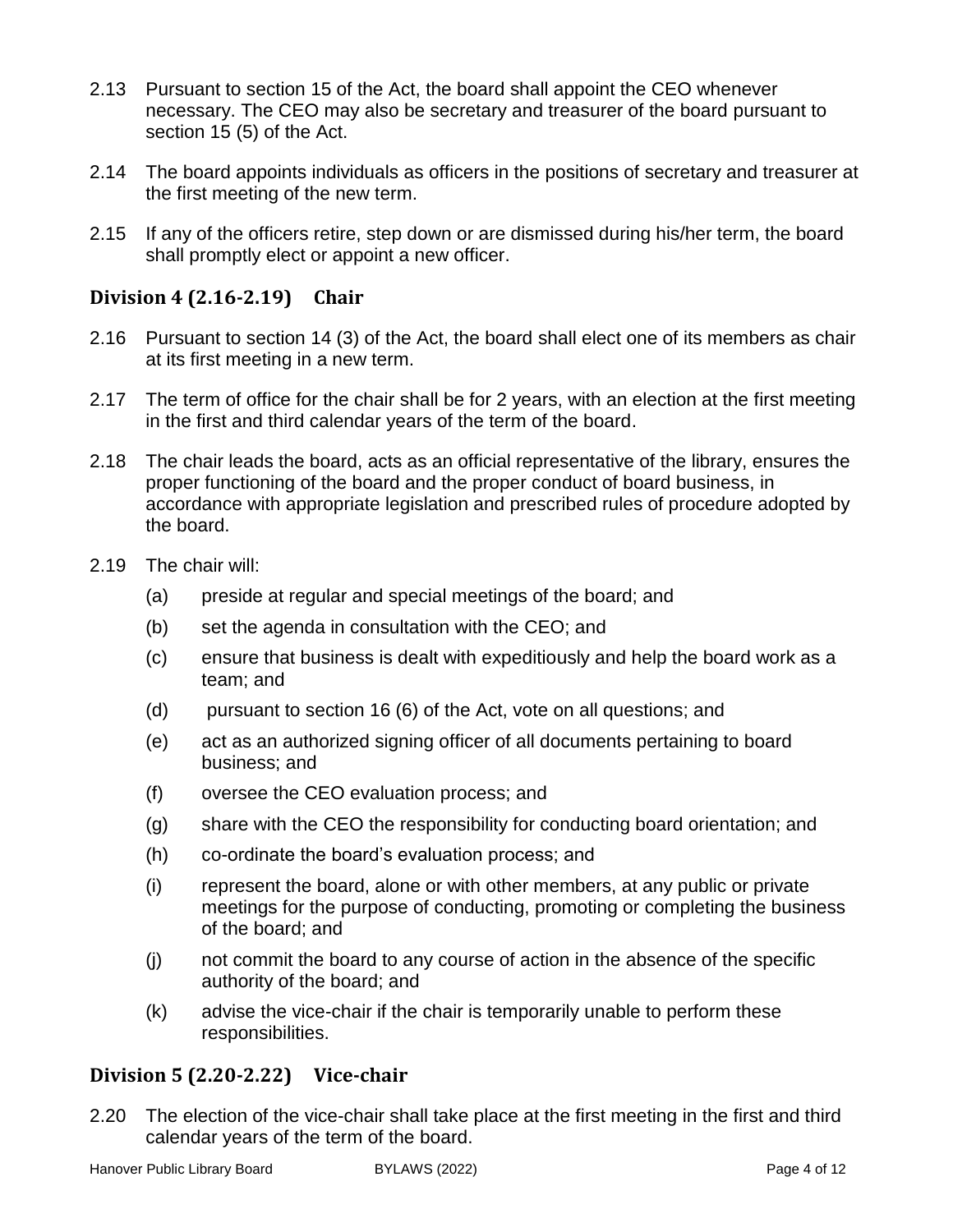- 2.21 The term of office for the vice-chair shall be 2 years.
- 2.22 In the absence of the chair, the vice-chair will perform the duties of the chair, including presiding at board meetings.

## <span id="page-4-0"></span>**Division 6 (2.23-2.27) Secretary**

- 2.23 Pursuant to section 15 (5) of the Act, the board and CEO in consultation with each other will decide who will fill the position of secretary.
- 2.24 The term of office of the secretary shall be 2 years, reviewed in the first and third calendar years of the term of the board.
- 2.25 The secretary acts as the record-keeper to the board. In the absence of the secretary, the board may appoint one of its members as the acting secretary.
- 2.26 Pursuant to section 15 (3) of the Act, the secretary will:
	- (a) conduct the board's official correspondence; and
	- (b) keep minutes of every meeting of the board.
- 2.27 In addition, the secretary will:
	- (a) prepare the agenda prior to each meeting, in co-operation with the chair; and
	- (b) distribute the agenda, with all reports and enclosures, to all members prior to the relevant meeting; and
	- (c) distribute the minutes to all members not less than 3 days prior to the next meeting.

## <span id="page-4-1"></span>**Division 7 (2.28-2.32) Treasurer**

- 2.28 Pursuant to section 15 (4) of the Act, the treasurer shall:
	- (a) receive and account for all the board's money; and
	- (b) open an account or accounts in the name of the board in a chartered bank, trust company or credit union approved by the board; and
	- (c) deposit all money received on the board's behalf to the credit of that account or accounts; and
	- (d) disburse the money as the board directs.
- 2.29 Pursuant to section 15 (5) of the Act, the CEO shall serve as the treasurer of the board.
- 2.30 The treasurer shall monitor the financial activities of the library and shall ensure that complete and accurate records are kept in accordance with generally accepted accounting practices.
- 2.31 The treasurer will act as an authorized signing officer of all documents pertaining to the financial business of the board.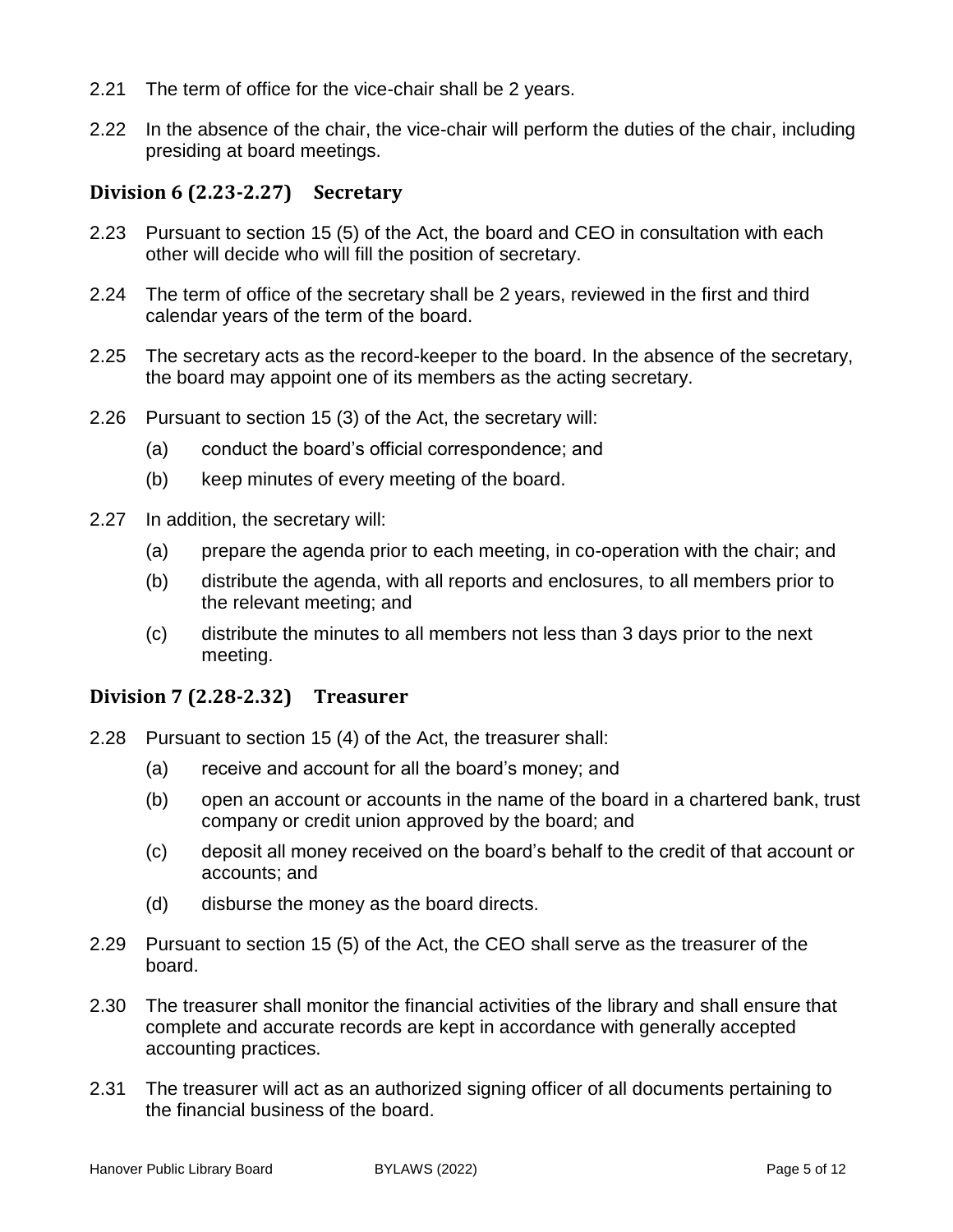2.32 The treasurer will provide the board with a report of all financial transactions and of the financial position of the library, monthly or as otherwise required.

## <span id="page-5-0"></span>**Division 8 (2.33-2.35) CEO**

- 2.33 Pursuant to section 15 (2) of the Act, the board appoints the CEO who shall attend all meetings of the board.
- 2.34 The board delegates the authority for management and operations of services to the CEO.
- 2.35 As a non-voting officer of the board, the CEO:
	- (a) acts as the secretary/treasurer to the board unless the board appoints other individuals to those positions; and
	- (b) does not vote on board business; and
	- (c) sits ex-officio on all the committees of the board and acts as a resource person; and
	- (d) assists and supports the board at the presentation of its budget before council; and
	- (e) reports directly to the board on the affairs of the library and makes recommendations he/she considers necessary; and
	- (f) interprets and communicates the board's decisions to the staff.

# <span id="page-5-1"></span>*Part 3 (3.1-3.18) Meetings*

# <span id="page-5-2"></span>**Division 1 (3.1) Purpose of Part**

3.1 Members shall meet regularly to ensure the proper governance of the library and to conduct the business of the board. Since the board 'as a whole' has the authority to act, and not individual members, the board meeting is the major opportunity for the board to do its work – to make decisions, solve problems, educate its members, plan for the future and review monitoring or evaluation material submitted by employees. This Part sets out procedures to follow for meetings and ensures compliance with the Act.

# <span id="page-5-3"></span>**Division 2 (3.2 - 3.9) Types of meetings**

3.2 Pursuant to section 14 (1) of the Act, the first meeting of the board shall be called by the CEO, in each new 4-year term, upon receipt of the confirmation of appointments from the council's Chief Administrative Officer. This inaugural meeting shall be held as soon as possible after the appointments are made by council. At this first meeting, the CEO oversees the elections of the officers. The elections begin with the position of chair. The newly elected chair shall assume the chair for the appointment of committee members and trustee representative.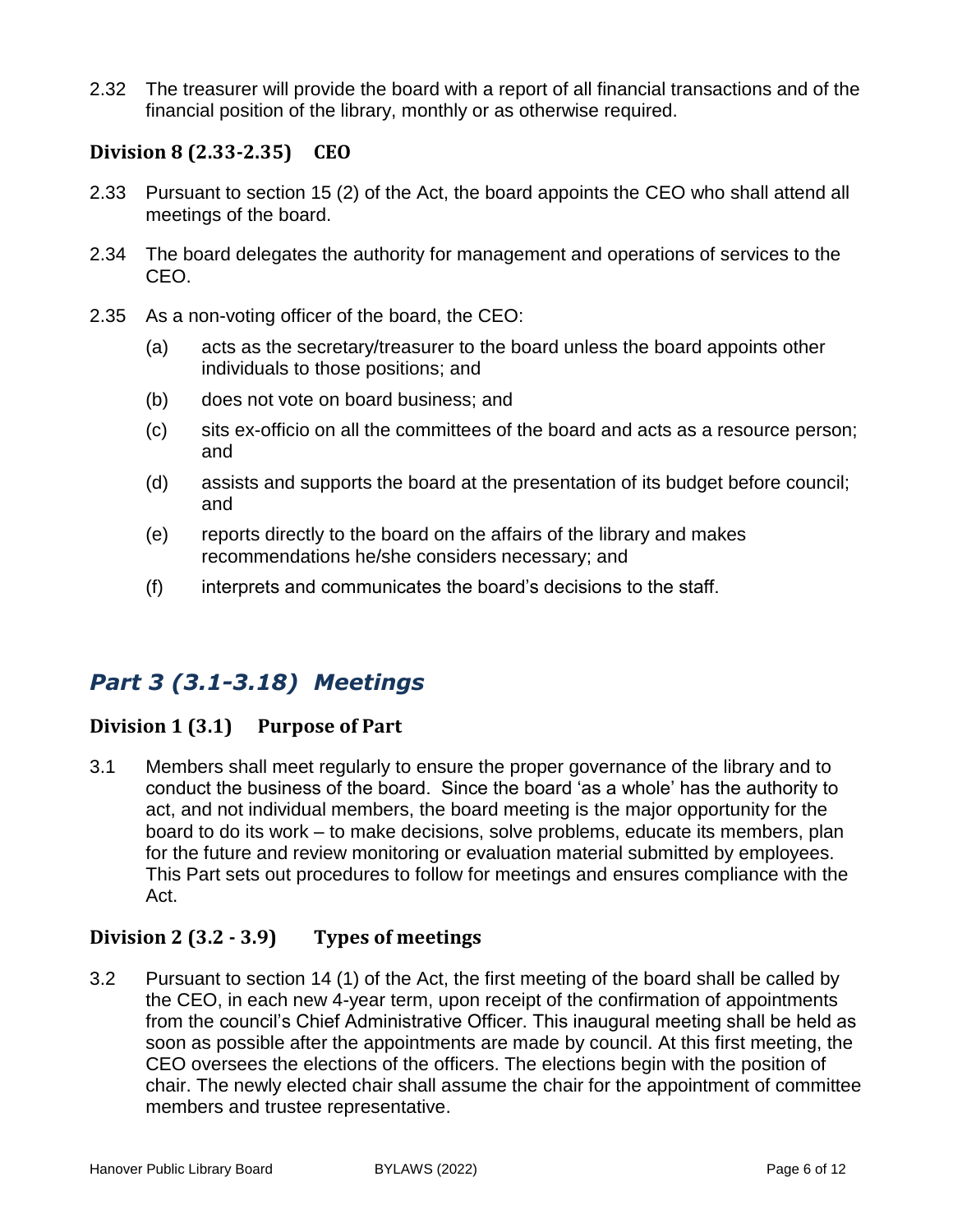- 3.3 [\*1] The board:
	- (a) shall schedule dates for at least 9 regular meetings each year; and
	- (b) of those scheduled dates shall, pursuant to section 16 (1) of the Act, hold at least 7 regular meetings each year.
- 3.4 Regular meeting time and location will be agreed on and made available to the public.
- 3.5 Pursuant to section 16 (2) of the Act, the chair or any 2 members of the board may summon a special meeting by giving each member reasonable notice in writing or by email, specifying the purpose for which the meeting is called, which shall be the sole business transacted at the meeting.
- 3.6 Pursuant to section 16.1 (2) of the Act, meetings of the board, and committee meetings where they are made up of at least 50% or more of trustees, shall be open to the public unless the subject-matter being considered falls within the parameters of section 16.1 (4), (5) and (6) of the Act, as stated in bylaws 3.6 - 3.9.
- 3.7 Pursuant to section 16.1 (4) of the Act, a meeting or part of a meeting may be closed to the public if the subject-matter being considered is any one or more of the following:
	- (a) the security of the property of the board;
	- (b) personal matters about an identifiable individual;
	- (c) a proposed or pending acquisition or disposition of land by the board;
	- (d) labour relations or employee negotiations;
	- (e) litigation or potential litigation, including matters before administrative tribunals, affecting the board;
	- (f) advice that is subject to solicitor-client privilege, including communications necessary for that purpose;
	- (g) a matter in respect of which the board or committee of the board may hold a closed meeting under another Act.
- 3.8 Pursuant to section 16.1 (5) of the Act, a meeting shall be closed to the public if the subject-matter relates to the consideration of a request under the *Municipal Freedom of Information and Protection of Privacy Act*, R.S.O. 1990, c. M.56, if the board or committee of the board is the head of an institution for the purposes of that Act.
- 3.9 Pursuant to section 16.1 (6) of the Act, before holding a meeting or part of a meeting that is to be closed to the public, the board or committee of the board shall state by resolution the following:
	- (a) the fact of the holding of the closed session;
	- (b) the general nature of the matter to be considered at the closed session.
- 3.10 When the board determines that matters should be dealt with in the absence of the public or a staff member by a motion to move into closed session, the following applies:
	- (a) the motion shall be moved, seconded and approved by a majority vote;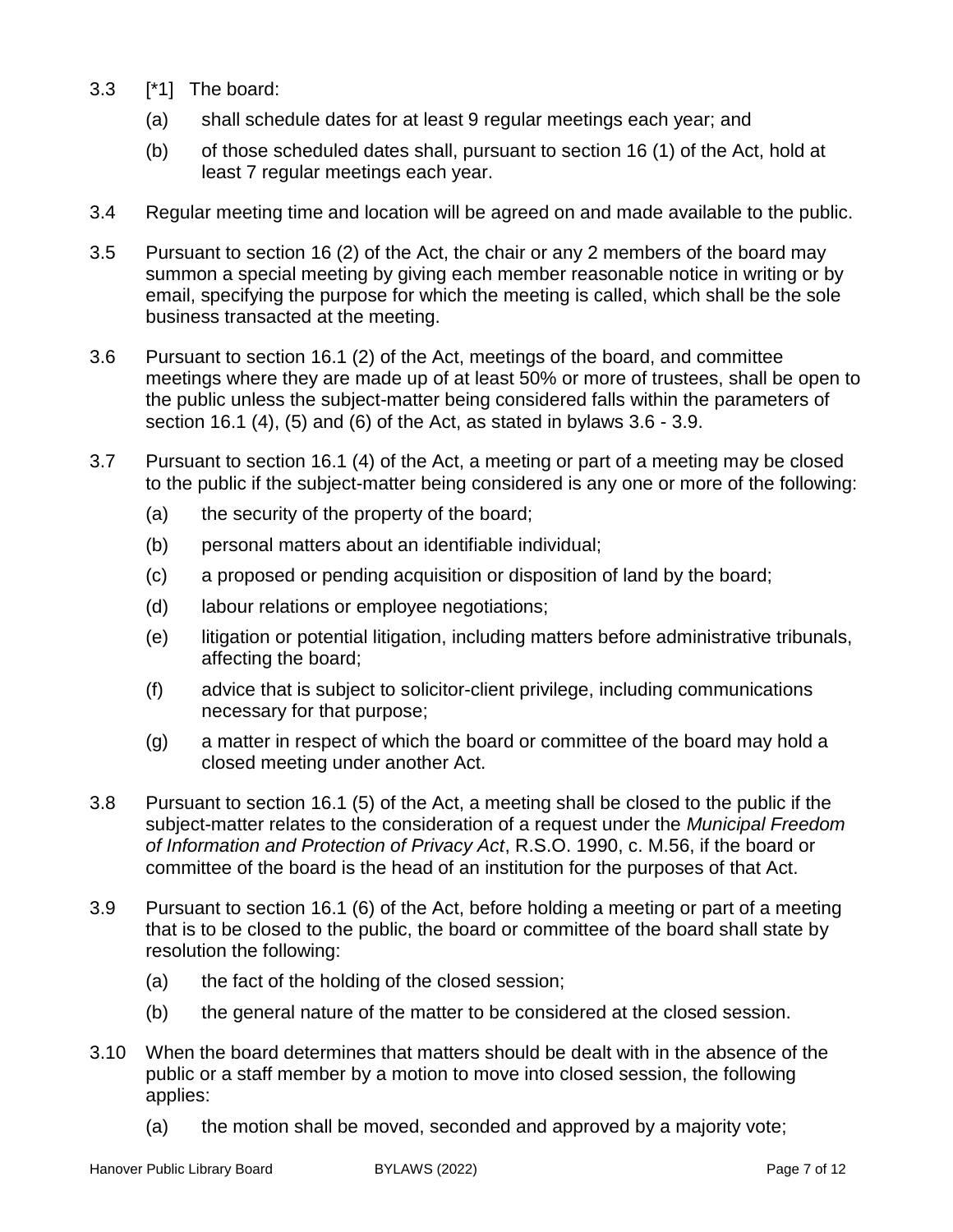- (b) motions to move into closed session are not debatable;
- (c) at the conclusion of the closed session, a motion shall be moved, seconded and approved by a majority vote to return to open session;
- (d) a motion to confirm any motions approved during the closed session shall be made.

## <span id="page-7-0"></span>**Division 3 (3.11-3.13) Attendance, and remote attendance, at meetings**

#### **3.11 Attendance at meetings**

Pursuant to section 13 of the Act, should a member be absent for 3 consecutive meetings, the board shall:

- (a) consider the member disqualified from the board and notify the council that the seat is vacant; or
- (b) consider the circumstances of the absence and pass a resolution authorizing that person to continue as a member.
- 3.12 Subject to bylaw 3.11, board members may attend board meetings remotely via teleconference or Internet video conferencing call, subject to technical capabilities and the following requirements:
	- (a) as all meetings are open to the public, these meetings shall be conducted in such a way that all members participating can hear each other, at the same time, and that the public can also hear the deliberations;
	- (b) a member of the board or a committee may attend, participate and vote at an open or closed meeting remotely, if the member is prevented from physically attending because of:
		- (i) personal illness or disability; or
		- (ii) employment purposes or the business of the public good; or
		- (iii) a family or other emergency;
	- (c) a member who wishes to attend a meeting remotely shall give notice 24 hours before the commencement of the meeting to the secretary so that the equipment can be made ready;
	- (d) a member may not attend remotely for more than 2 meetings in each calendar year;
	- (e) meeting minutes will reflect that a member is participating remotely;
	- (f) the vice-chair may chair the meeting, when the chair attends the meeting remotely;
	- (g) quorum applies to the members attending in person and remotely.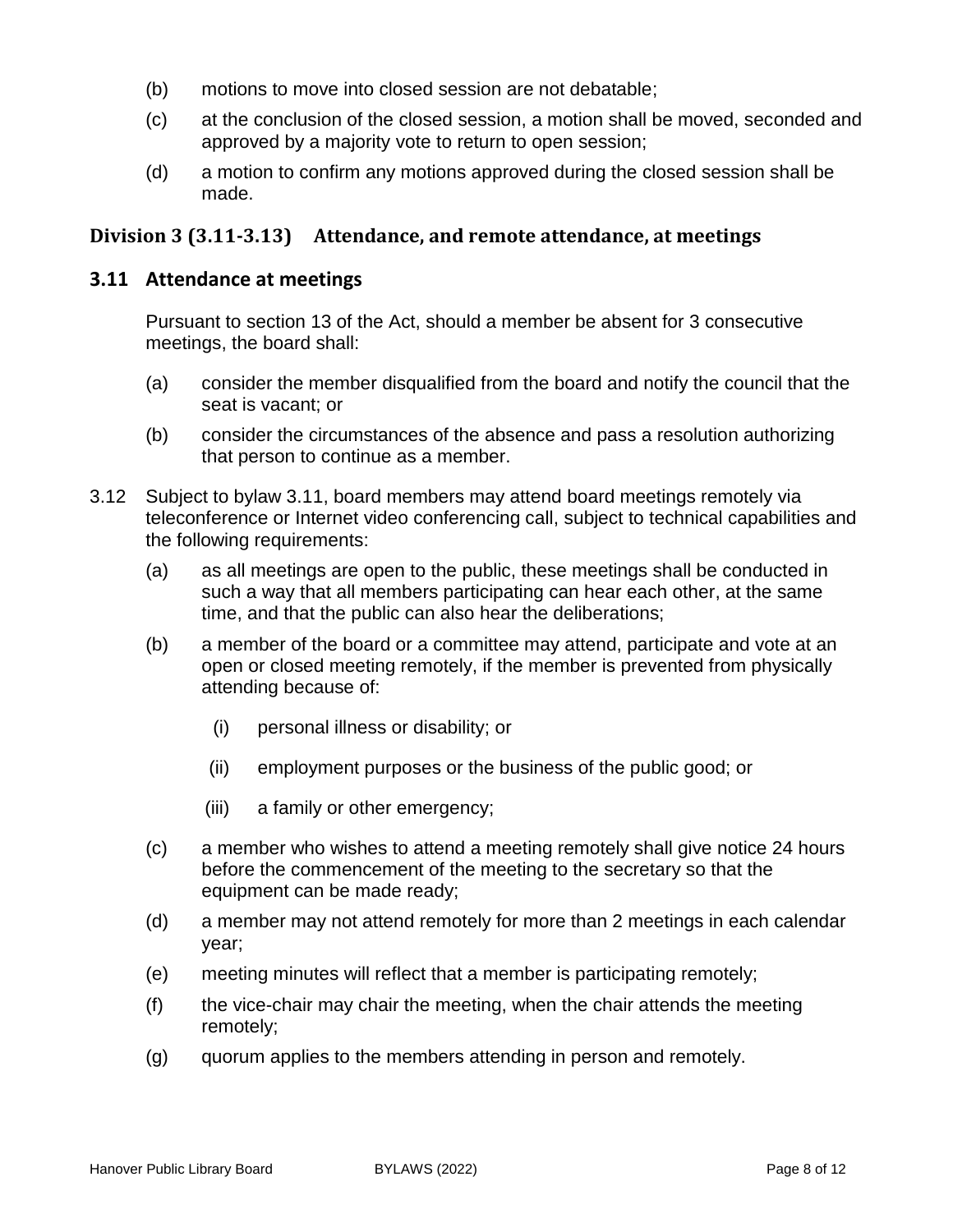## **3.13 Remote meetings**

Despite paragraph 3.12 (d):

- (a) in the event of an emergency or other similar circumstance that would prevent all board members from physically attending a meeting or meetings, those members may attend the meeting or meetings remotely; and
- (b) in other situations such as the need to meet quorum or to mitigate risk, remote meetings may be held

Where a board meeting is held remotely, the meeting is still open to the public and the requirements set out in paragraph 3.12 (a) still apply;

# <span id="page-8-0"></span>**Division 4 (3.14-3.19) Order of proceedings**

## **3.14 Parliamentary authority**

The *Bylaws of the Hanover Public Library Board, 2019 version* take precedence. In the absence of these bylaws, the rules contained in the current edition of *Robert's Rules of Order Newly Revised* shall govern the proceedings of the board.

#### **3.15 Call to order**

Meetings shall be called to order by the chair on the hour fixed for the meeting. In the absence of the chair, the vice-chair will preside over the meeting.

## **3.16 Quorum**

- (1) Pursuant to section 16 (5) of the Act, the presence of a majority of the board is necessary for the transaction of business at a meeting. A quorum is one more than half of the voting members.
- (2) Where a quorum is not present within 15 minutes of the hour fixed for a meeting, the secretary shall record the names of the members present and the meeting shall stand adjourned until the next meeting or until a special meeting is called.
- (3) Nothing in the foregoing shall prohibit the members in attendance for a regular meeting, when no quorum is present, from constituting themselves as a committee dealing with such agenda items as they see fit. However, no decisions taken at such meeting may be executed until ratified by motion at a regular meeting of the board.
- (4) If notified by a majority of members of their anticipated absence from a meeting, the secretary shall notify all members that the meeting is cancelled.
- (5) Despite sub-bylaws (1)-(4), in the event that one or more members declares a pecuniary interest pursuant to the *Municipal Conflict of Interest Act*, R.S.O. 1990 c. M.50, the remaining number of members constitutes a quorum but only during the time the declared conflict applies and only if such number is not less than two.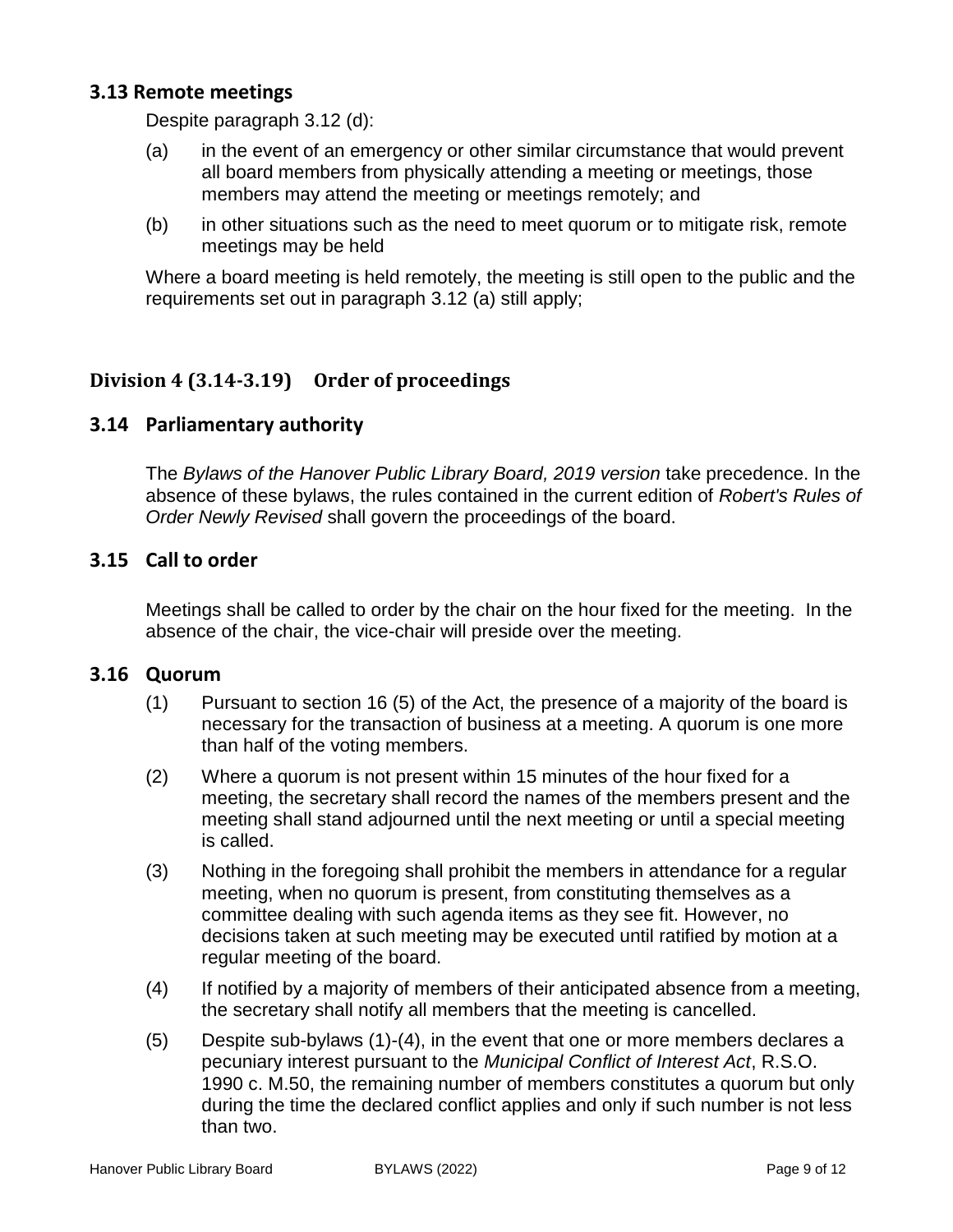# **3.17 Agenda**

- (1) The agenda focuses the discussion in order to make good use of the board's time. Meetings of the board 'as a whole' do not re-do the work of the employees or of the committees. The order of business for all regular meetings of the board shall include as follows:
	- 1. Call to order and Territory Acknowledgement
	- 2. Approval of the agenda
	- 3. Declaration of any conflicts of interest
	- 4. Approval of minutes of the previous meeting
	- 5. Business arising from the minutes
	- 6. Correspondence
	- 7. Chair's remarks
	- 8. Council Member's report
	- 9. CEO's report
	- 10. Financial reports (may be included in Committee reports)
	- 11. Committee reports
	- 12. Other business, including advocacy activities
	- 13. Date of the next meeting
	- 14. Adjournment
- (2) The board may include some of these items in a consent agenda.

#### **3.18 Voting**

Voting requirements are as follows:

- (a) all motions at meetings, except those approving or amending the bylaws, are decided by a majority of votes cast;
- (b) pursuant to section 16 (6) of the Act, the chair or vice-chair (as acting chair) may vote with the other members on all questions. Any question on which there is an equality of votes shall be deemed to be negative;
- (c) on request of a member, a recorded vote may be taken.

#### **3.19 Minutes**

The requirements relating to the taking of minutes are as follows:

- (a) once approved, minutes of meetings are the official record of decisions and provide direction for officers and employees in their subsequent actions;
- (b) minutes are approved at the next meeting of the board and signed by the chair;
- (c) minutes (excluding closed meeting minutes) are public documents and shall be made available to the public;
- (d) minutes of closed meetings are kept separately and held to be confidential.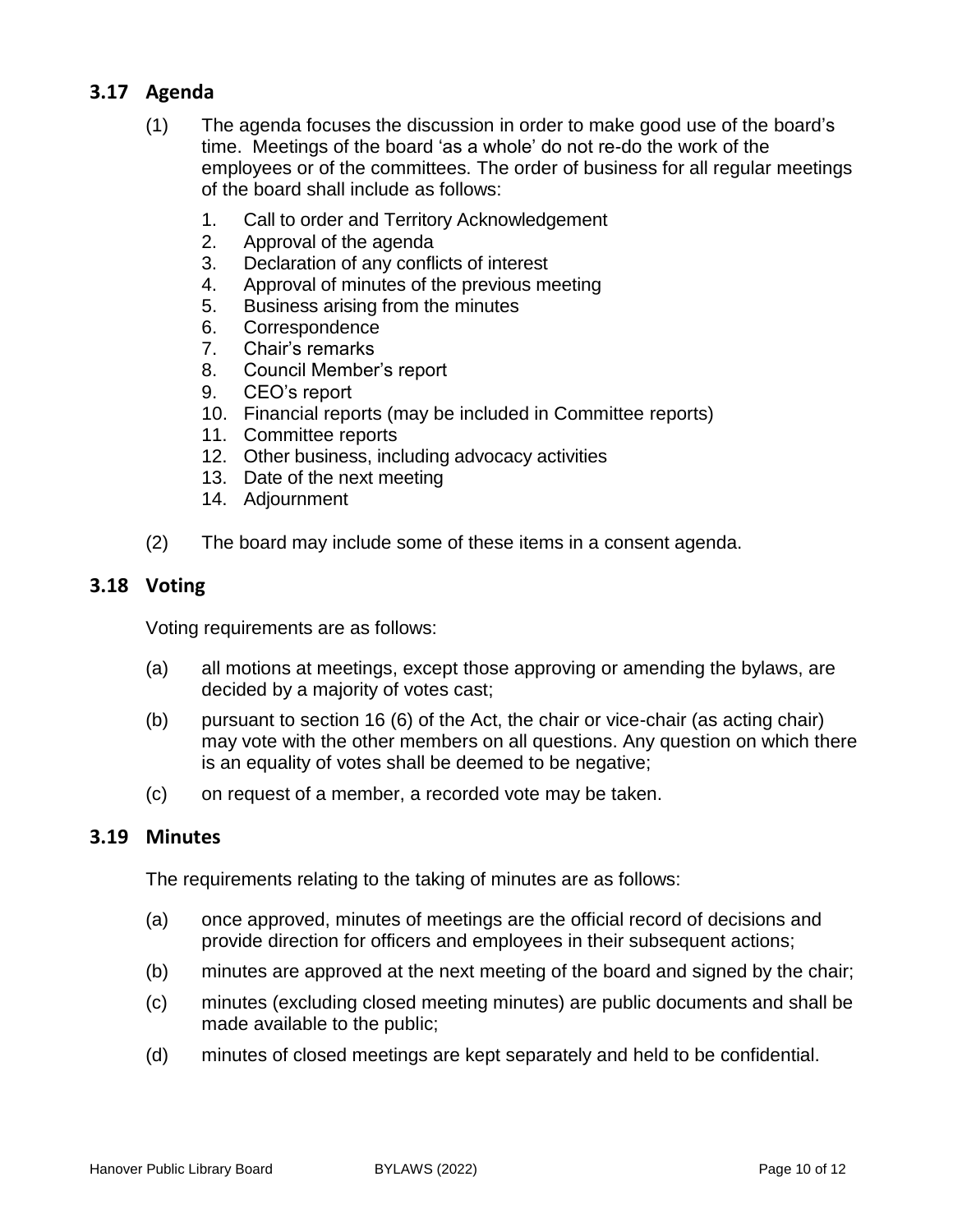# <span id="page-10-0"></span>**Division 5 (3.20) Chairing meetings**

- 3.20 The function of the chair is to act in a leadership role to the board, ensuring that business is dealt with expeditiously, and also to help the board work as a team. It is the duty of the chair to act as follows:
	- (a) open meetings of the board by calling members to order;
	- (b) announce the business before the board in the order in which it is to be acted on;
	- (c) receive and submit, in the proper manner, all motions presented by the members;
	- (d) put to vote all motions which are moved and seconded in the course of proceedings, and announce the results;
	- (e) decline to put to vote motions which infringe the rules of procedure;
	- (f) restrain the members, when engaged in debate, within the rules of procedure;
	- (g) exclude any person from a meeting for improper conduct;
	- (h) enforce the observance of order and decorum among the members;
	- (i) authenticate, by signing, all bylaws, resolutions and minutes of the board;
	- (j) instruct the board on the rules of order;
	- (k) represent and support the board, declaring its will, and implicitly obeying its decisions in all things;
	- (l) receive all messages and communications on behalf of, and announce them to, the board;
	- (m) ensure that the decisions of the board are in conformity with the laws and bylaws governing the activities of the board.

# <span id="page-10-1"></span>*Part 4 (4.1-4.7) Amendment of bylaws*

- 4.1. Bylaws are the fundamental governing rules of the board. The purpose of this Part is to state the conditions under which bylaws are amended
- 4.2. Bylaws may be amended in response to legislation or when circumstances change.
- 4.3. At a meeting any member can propose a review or an amendment of a bylaw.
- 4.4. All members will receive notice and a draft of proposed changes from the Policy and Procedures Committee prior to the next meeting at which a motion for amendment may be tabled.
- 4.5. A motion to add, amend or remove a bylaw shall require a majority vote of at least two thirds of the members in order to be carried.
- 4.6. Having regard to their legal and historic importance, a copy of all bylaws shall be stored in the library's archives.